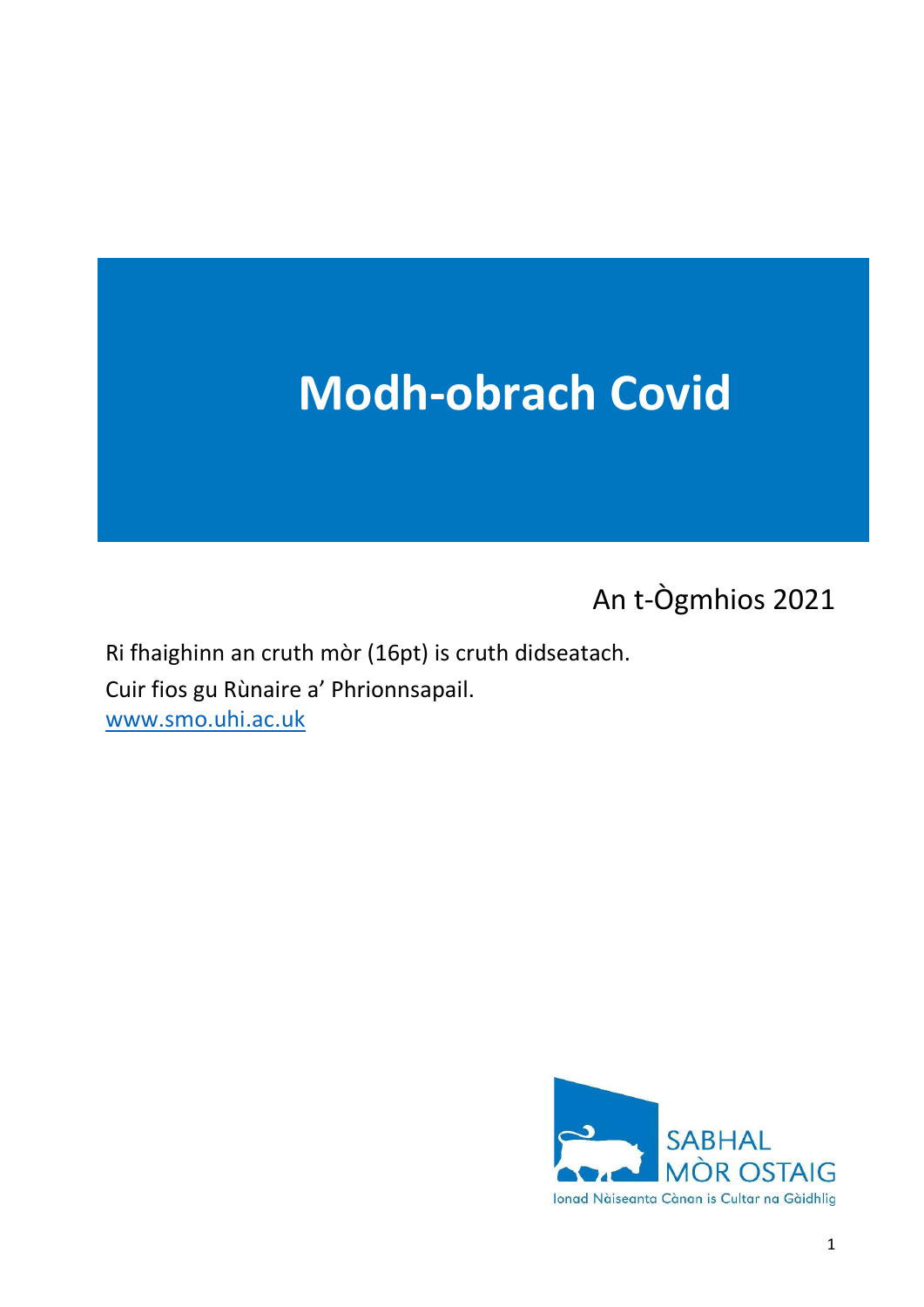| <b>Version</b> | <b>Date</b>          | <b>Notes</b>                                                                                                                                                     |  |
|----------------|----------------------|------------------------------------------------------------------------------------------------------------------------------------------------------------------|--|
| 0.0            | 12/08/20             | Dreach airson PRG (OGE)                                                                                                                                          |  |
| 1.0            | 17/08/20             | Ciad dreach oifigeil                                                                                                                                             |  |
| 1.2            | 28/08/20             | Dreach deireannach                                                                                                                                               |  |
| 1.3            | 04/09/20             | Air ùrachadh a-rèir stiùireadh ùraichte an Riaghaltais do<br>dh'Oilthighean, Colaistean is Buidhnean liubhairt àiteachan-fuirich,<br>air fhoillseachadh 01/09/20 |  |
| 1.4            | 08/09/20(MNL/JF/NNT) | Ùrachadh a thaobh sheòlaidhean agus ainm na Buidhne, stiùireadh<br>ùr a thaobh dhachaighean is fèin-iomallachd                                                   |  |
| 1.5            | 24/09/20             | Ùrachadh a thaobh còmhdhail airson deuchainn, fios gu oileanaich<br>air brath-teacsa is conaltradh leis na meadhanan HPT                                         |  |
| 2.0            | 02/10/20             | Dreach deireannach                                                                                                                                               |  |
| 3.0            | 18/06/21             | Dreach ùr dha sgioba stiùiridh, prionnsabalan, sgrùdaidhean-<br>banachdach is deuchainnean neo-shiomptamach,<br>cunnairt,<br>atharrachadh luchd-aithne.          |  |

#### Clàr-innse:

|    | Ro-ràdh                                                              |    |
|----|----------------------------------------------------------------------|----|
|    | Sgioba Stiùiridh Covid                                               |    |
| 3  | Prionnsabalan obrach ri linn Covid                                   |    |
| 4  | Sgrùdaidhean-cunnairt                                                |    |
|    | Banachdach                                                           |    |
| 6  | Deuchainnean neo-shiomptamach                                        |    |
|    | Fosgladh na h-àrainn                                                 |    |
| 8  | Modh-obrach airson cùis COVID-19 am measg luchd-obrach is oileanaich | b  |
| 9  | Ath-sgrùdadh                                                         | q  |
| 10 | Luchd-aithne                                                         | 10 |
|    |                                                                      |    |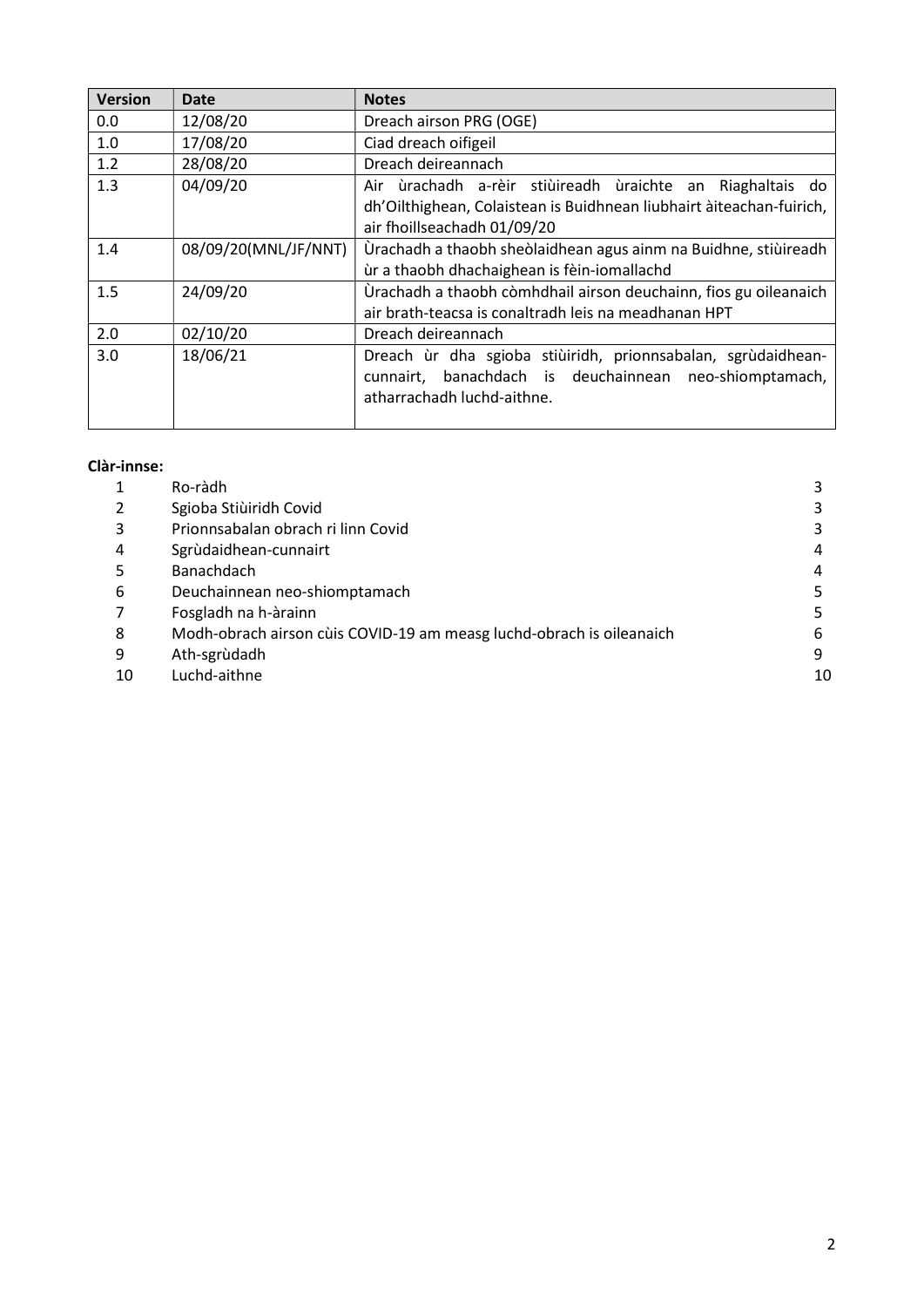## 1. Ro-ràdh

Fhad 's a tha suidheachadh Covid19 a' leantainn, feumaidh Sabhal Mòr Ostaig beachdachadh air anns gach gnìomh gu h-àraid a thaobh oileanaich, luchd-obrach, luchd-tadhail agus luchd-màil air an àrainn. Tha an sgrìobhainn seo a' cur an cèill nam prionnsapalan obrach agus nam modhan-obrach airson Covid a stiùireadh thar na buidhne agus gu h-àraid air an àrainn.

## 2. Sgioba Stiùiridh Covid

'S ann le Sgioba Stiùiridh na Colaiste a tha dleastanasan co-dhùnaidh air cùisean Covid-19 agus tha e air ùghdarras a thoirt don Sgioba Stiùiridh Covid a tha a' coinneachadh gach seachdain. Tha cùisean Covid-19 gan aithris dhan a' Bhòrd Stiùiridh gach ràith. Tha an t-Oifigear Covid (Stiùiriche an Ionmhais an-dràsta) a' cumail taic ris an Sgioba Stiùiridh Covid agus na dleastanasan a leanas air an Sgioba Stiùiridh:

- Dèan cinnteach gu bheil a' Cholaiste a' gèilleadh ri stiùireadh Covid-19 gu lèir aig Riaghaltas na h-Alba a-rèir an stiùiridh as ùire cho math ri comhairle is stiùireadh iomchaidh do SMO bho bhuidhnean na roinne – Universities Scotland, Colleges Scotland, GTCS, OGE, NHS, Roinn na Slàinte is Cùram Sòisealta
- Dèan cinnteach gu bheil a' Cholaiste a' cumail ris na prionnsapalan an cois stiùireadh Coròna-bhìorais (COVID-19) do dh'oilthighean, colaistean is àiteachan-fuirich oileanach – 1 Sultain 2020 (faic Leasphàipear A)
- Dèan cinnteach gu bheil sgrùdaidhean-cunnairt is modhan-obrach Covid-19 air an ùrachadh is gnìomhan gan cur an sàs gu sgiobalta.
- Cùm aithrisean air èifeachd ceuman Covid-19 làitheil am broinn na Colaiste agus ma tha atharrachaidhean a dhìth airson oileanaich is luchd-obrach a dhìon agus taic a chumail ri ionnsachadh is slàinte nan oileanach.
- Cùm clàr air gach ceum, gach modh-obrach ùr is dèan ath-mheas air gach sgrìobhainn on taobh amuigh airson stiùireadh slàinte is sàbhailteachd iomchaidh air Covid-19 a thaisbeanadh.
- Dèan cinnteach gu bheil conaltradh air Covid-19 le oileanaich, luchd-obrach, luchd-màil is a' choimhearsnachd èifeachdach.
- Ma dh'èireas cùis no sgaoileadh Covid-19 air an àrainn, cuir na ceuman iomchaidh an sàs gu sgiobalta a-rèir Modh-obrach SMO air Sgaoileadh Covid.

Faodar fios a chur gu Sgioba Stiùiridh Covid na Colaiste aig covid@smo.uhi.ac.uk.

#### 3 Prionnsabalan obrach ri linn Covid

Tha Sabhal Mòr Ostaig a' gabhail ri prionnsabalan roinn nan Colaistean airson dèanamh cinnteach gu bheilear ag obrachadh ann an dòigh shàbhailte ri linn Covid. Nì a' Cholaiste na leanas fad na h-ùine:

- Tha slàinte is sàbhailteachd nan oileanach, luchd-obrach, luchd-tadhail, luchd-cùmhnaint agus na coimhearsnachd mar phrìomhachas ann an co-dhùnaidhean air lasachadh riaghailtean Covid sa Cholaiste.
- Nì sinn ath-sgrùdadh air teagasg, ionnsachadh is measadh airson dèanamh cinnteach gu bheil sùbailteachd fhreagarrach ann airson lìbhrigeadh àrd-ìre a choileanadh a leigeas leinn ionnsachadh a thabhann gu sàbhailte.
- Nì sinn ath-sgrùdadh gu cunbhalach air feuman sochaireach is slàinte-inntinn an luchd-obrach is nan oileanach agus cuiridh sinn ceuman dìon agus taic iomchaidh an sàs agus sgaoilidh sinn fios mar a thèid bacaidhean a lasachadh.
- Tha sinn mothachail gum bi buaidh aig an lèir-sgaoileadh air cuid a dh'oileanaich is luchd-obrach ann an diofar dhòighean (m.e. iad air neach-dàimh a chall no a' fulaing le dragh co-cheangailte ris an lèirsgaoileadh).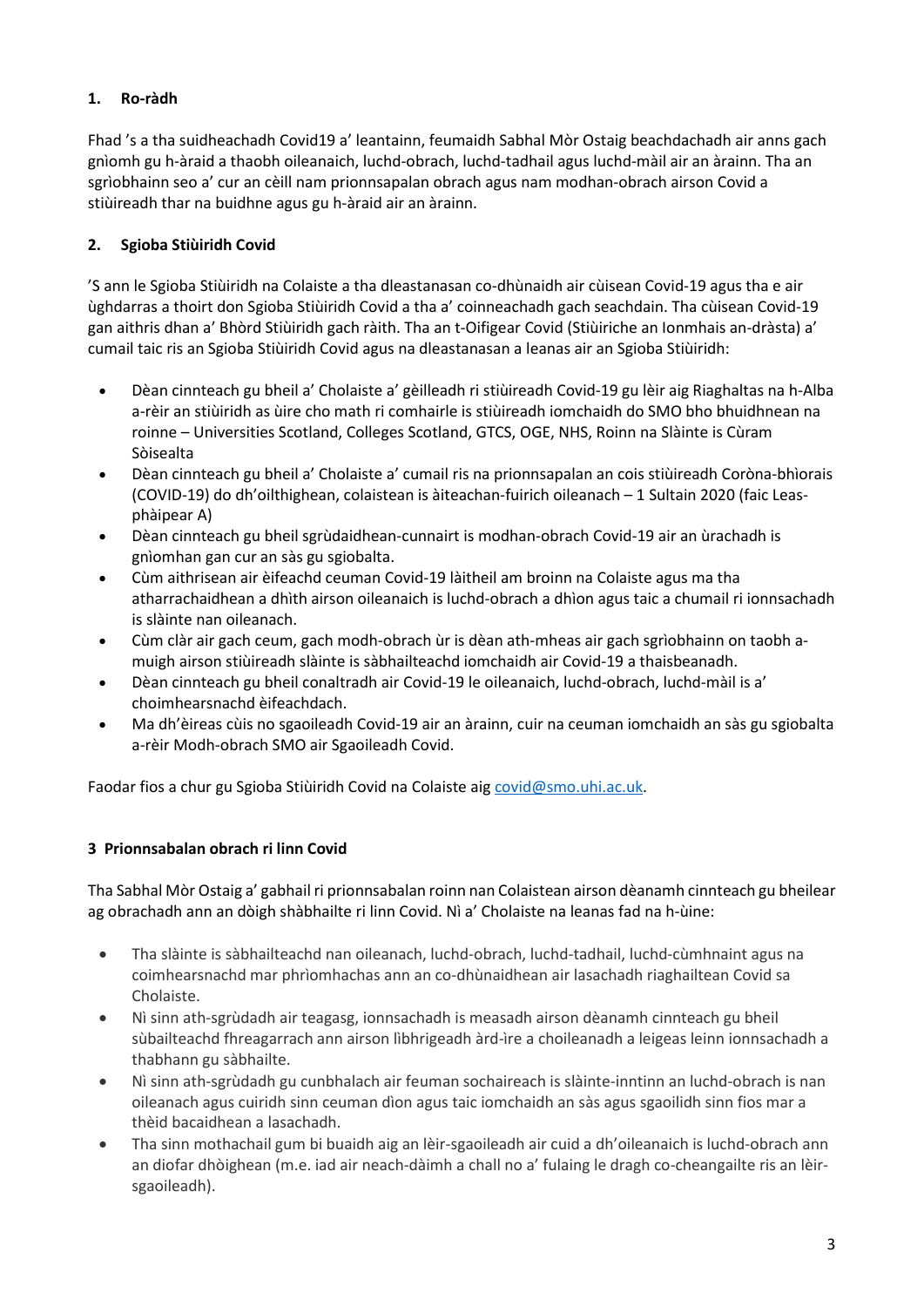- Bidh sinn a' leantainn air sgrùdaidhean-cunnairt agus a' cur cheuman an sàs airson luchd-obrach is oileanach a dhìon ann an goireasan trèanaidh sònraichte, mar eisimpleir anns an stiùidio agus airson ionnsachadh ciùil.
- Bidh sinn a' conaltradh le luchd-obrach is oileanaich, mar eisimpleir Comann nan Oileanach, gus an tòisich tachartasan na Colaiste a-rithist gu sàbhailte.
- Bidh sinn ag ùrachadh dhòighean-obrach air glainnead, caitheamh sgudail is glanadh sa Cholaiste agus gan atharrachadh a-rèir comhairle ùr air slàinte phoblach gus an urrainn do dh'oileanaich, luchd-obrach is luchd-tadhail earbsa a chur annainn a thaobh an cuid slàinte.
- Bidh sinn a' cur dhòighean-obrach an sàs stèidhichte air co-ionnanachd, còraichean-daonna agus cunnartan airson slàinte is sàbhailteachd gach neach-obrach is oileanach a dhìon. Bidh CnanO agus luchd-obrach an sàs sa phròiseas seo.
- Leanaidh sinn dòigh-obrach stèidhichte air cunnartan airson slàinte is sàbhailteachd an luchd-obrach, oileanaich is luchd-tadhail a dhìon.

#### 4 Sgrùdaidhean-cunnairt

Tha na sgrùdaidhean-cunnairt a leanas nam pàirt de dhòigh-obrach na Colaiste stèidhichte air làimhseachadh cunnairt airson slàinte is sàbhailteachd a h-uile duine air an àrainn a ghleidheadh agus sgrùdadh a dhèanamh air na tachartasan a dh'fhaodas tachairt a thuilleadh air prìomh Chlàr Cunnairt na Colaiste:

- Ath-fhosgladh na h-àrainn is sgrùdaidhean-cunnairt (Ògmhios 20 is Cèitean 21)
- Sgrùdadh-cunnairt air togalaichean is oighreachdan (ùraichte Ògmhios 21)
- Sgrùdadh-cunnairt glanadh is glainnead aoigheachd (ùraichte Ògmhios 21)
- Sgrùdadh-cunnairt ullachadh is caitheamh bidhe (ùraichte Ògmhios 21)
- Sgrùdadh-cunnairt luchd-obrach fa-leth (ùraichte Cèitean 21)
- Sgrùdadh Àite-obrach / Dleastanas obrach (ùraichte Ògmhios 21)
- Sgrùdaidhean-cunnairt air cùrsaichean / gnìomhan / tachartasan fa-leth mar as iomchaidh.

#### 5 Banachdach

Tha a' bhanachdach ri faighinn a-nis agus an t-Seirbheis Shlàinte ga sgaoileadh don mhòr-shluagh. Tha Sabhal Mòr Ostaig ag iarraidh air an luchd-obrach, oileanaich is luchd-tadhail a' bhanachdach fhaighinn nuair a gheibhear cuireadh bhon dotair. Thathar ag iarraidh air luchd-obrach fios a leigeil do Sgiobachd (mf.smo@uhi.ac.uk) an dèidh a' bhanachdach fhaighinn mar phàirt den sgrùdadh-chunnairt phearsanta. Chan eil e riatanach gun innis luchd-obrach fiosrachadh meidigeach pearsanta do dh'fhastaiche ach cha b' fhuilear dhuinn fios a bhith againn gus an cùm sinn taic ri do dhleastanasan agus ri do shuidheachadh san àite-obrach.

Bho 26 Giblean 2021, tha Riaghaltas na h-Alba air stiùireadh ùr a chur an cèill dhaibhsan a tha a' cumail air leth bho chàch agus cumar sùil air seo nuair a thathar a' sgrùdadh tilleadh don àite-obrach.

#### 6 Deuchainnean neo-shiomptamach

Leis gum bi an àrainn a' fosgladh às ùr san Ògmhios 2021, bidh a' Cholaiste a' tairgsinn dà dheuchainn neoshiomptamach gach seachdain do luchd-obrach is oileanaich mar phàirt de dh'iomairt Riaghaltas na h-Alba airson foghlam a lìbhrigeadh a tha sàbhailte ri linn Covid.

Thathar a' tairgsinn dà dheuchainn do luchd-obrach is oileanaich (Cùrsaichean Goirid agus Foghlam Àrd-ìre) gach seachdain. Tha pasganan de 7 rim faighinn aig an ionad-fàilte no tha iad rim faighinn air-loidhne aig www.nhsinform.scot. Bu chòir do dh'oileanaich an dèanamh sna seòmraichean aca fhèin. Faodaidh luchdobrach an dèanamh aig an taigh mus tig iad a dh'obair no san t-seòmar dheuchainn aig ACC.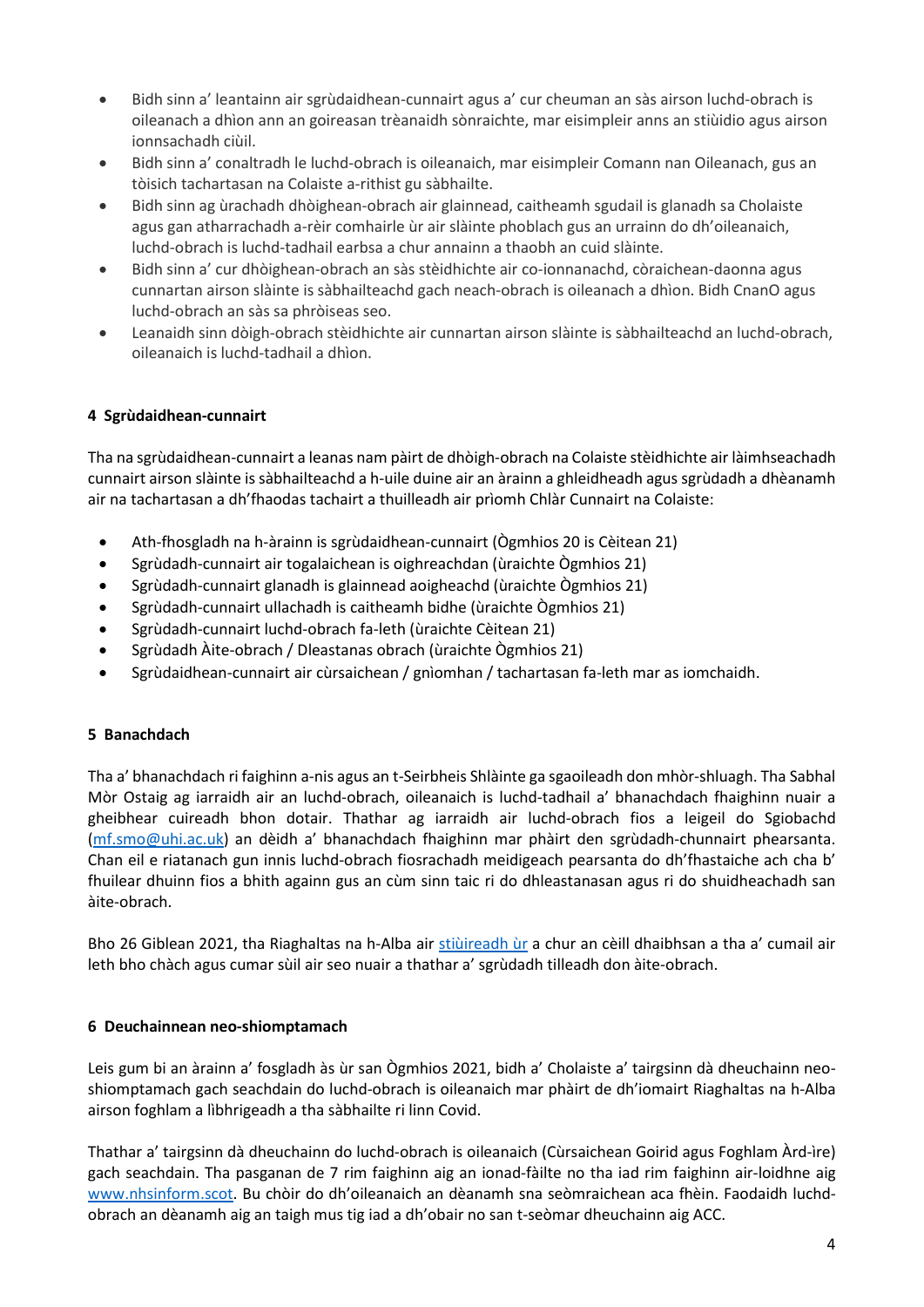Ma tha an deuchainn agad dearbhach bidh agad ri fèin-iomallachd a dhèanamh agus deuchainn dhearbhaidh fhaighinn cho luath is a ghabhas:

- $\bullet$  Cuir fios gu Sgioba Covid covid@smo.uhi.ac.uk agus don mhanaidsear agad / seirbheisean oileanach cho luath is a ghabhas.
- Bu chòir do dh'oileanaich fèin-iomallachd a dhèanamh san t-seòmar aca fhèin (le taic sgioba Aoigheachd) agus bu chòir do luchd-obrach fèin-iomallachd a dhèanamh aig an taigh.
- Gheibh oileanaich air an làraich deuchainn PCR bho Aoigheachd tron phost airson dearbhadh. Chan eil an t-seirbheis seo ri faighinn ach do dh'oileanaich.
- Bu chòir do luchd-obrach fios a chur don mhanaidsear aca sa bhad, bu chòir dhaibh tilleadh dhachaigh agus fios a chur gu Test and Protect aig www.nhsinform.scot no 0800 028 2816.

## 7 Fosgladh àrainn na Colaiste

#### Bu chòir seo a leughadh cuide ri stiùireadh iomlan an t-Sabhail Mhòir air cleachdadh àiteachan-obrach is goireasan coitcheann air làrach na Colaiste.

Faodaidh Sabhal Mòr Ostaig, mar cholaiste, a bhith fosgailte airson ionnsachadh measgaichte aig Ìrean Dìon Covid 0-2 agus ionnsachadh measgaichte cuingealaichte aig ìrean 3-4. Cha b' urrainn don t-Sabhal Mhòr obrachadh air an àrainn aig na h-ìrean nas ìsle a chionn is nach eil ionnsachadh measgaichte cuingealaichte a' leigeil ach le àireamh bheag air an àrainn le cuspairean prataigeach. Feumar grunn cheuman a leantainn ma tha a' Cholaiste gu bhith fosgailte:

- 7.1 Feumar gach tachartas le buidhnean eadar-dhealaichte aontachadh leis a' Bhuidhinn Covid ro làimh mus faighear cead a dhol air adhart.
	- Feumar sgrùdadh-cunnairt a lìonadh mar phàirt den phròiseas aontachaidh.
	- Bidh bacadh air tachartasan a bharrachd air sgàth àireamhan ceadaichte ann an seòmraichean is sa bhiadhlann (àireamhan ceadaichte rim faighinn bhon Bhuidhinn Covid).
	- Nì sinn ar n-uile dìcheall gus nach bi buidhnean eadar-dhealaichte a' measgachadh le chèile no feumach air goireasan aig an aon àm.
- 7.2 Feumaidh gach neach-tadhail clàradh far a bheil iad an dèidh a thighinn a-steach don togalach gach latha air an aplacaid Check-in Scotland. Tha còd QR aig gach togalach a dh'fheumar scanadh an dèidh a thighinn a-steach. Mura h-eile Fòn Glic agad a scanas còdan QR, bu chòir dhut fios a chur dhan ionadfàilte aig ACC. Tha an aplacaid Check-in Scotland ri faighinn an seo: https://apps.apple.com/gb/app/check-in-scotland/id1539185166 https://play.google.com/store/apps/details?id=scot.nhs.nss.checkin&hl=en\_GB&gl=US
- 7.3 Tha masgaichean riatanach airson luchd-obrach is oileanaich ann an carbadan na Colaiste is àiteachan poblach na Colaiste, mar eisimpleir a' bhùth, an Leabharlann, slighean coiseachd no coiseachd sa bhiadhlann, ACH anns na h-àiteachan/suidheachaidhean a leanas:
	- 7.3.1 A' suidhe sa bhiadhlann le astar 1m+ fhad 's a thathar ag ithe;
	- 7.3.2 A' suidhe ann an seòmraichean-teagaisg, le astar 2m;
	- 7.3.3 Bu chòir aire a thoirt do dhaoine nach urrainn masg a chosg air adhbharan slàinte.
- 7.4 Bu chòir cumail ri astar 2m fad na h-ùine air an àrainn, agus an àiteachan teagaisg, ach:
	- 7.4.1 Nuair a tha obair nas dlùithe riatanach is PPE ga thoirt seachad (a-rèir sgrùdadh-cunnairt).
	- 7.4.2 Ann an slighean coiseachd far nach urrainnear cumail ri 2m; feumar masgaichean a chosg.

#### 7.5 Feumaidh gach neach air an àrainn cumail ri dòighean math glainneid fad an t-siubhail agus:

7.5.1 Ionadan glanaidh a chleachdadh aig dorsan thogalaichean.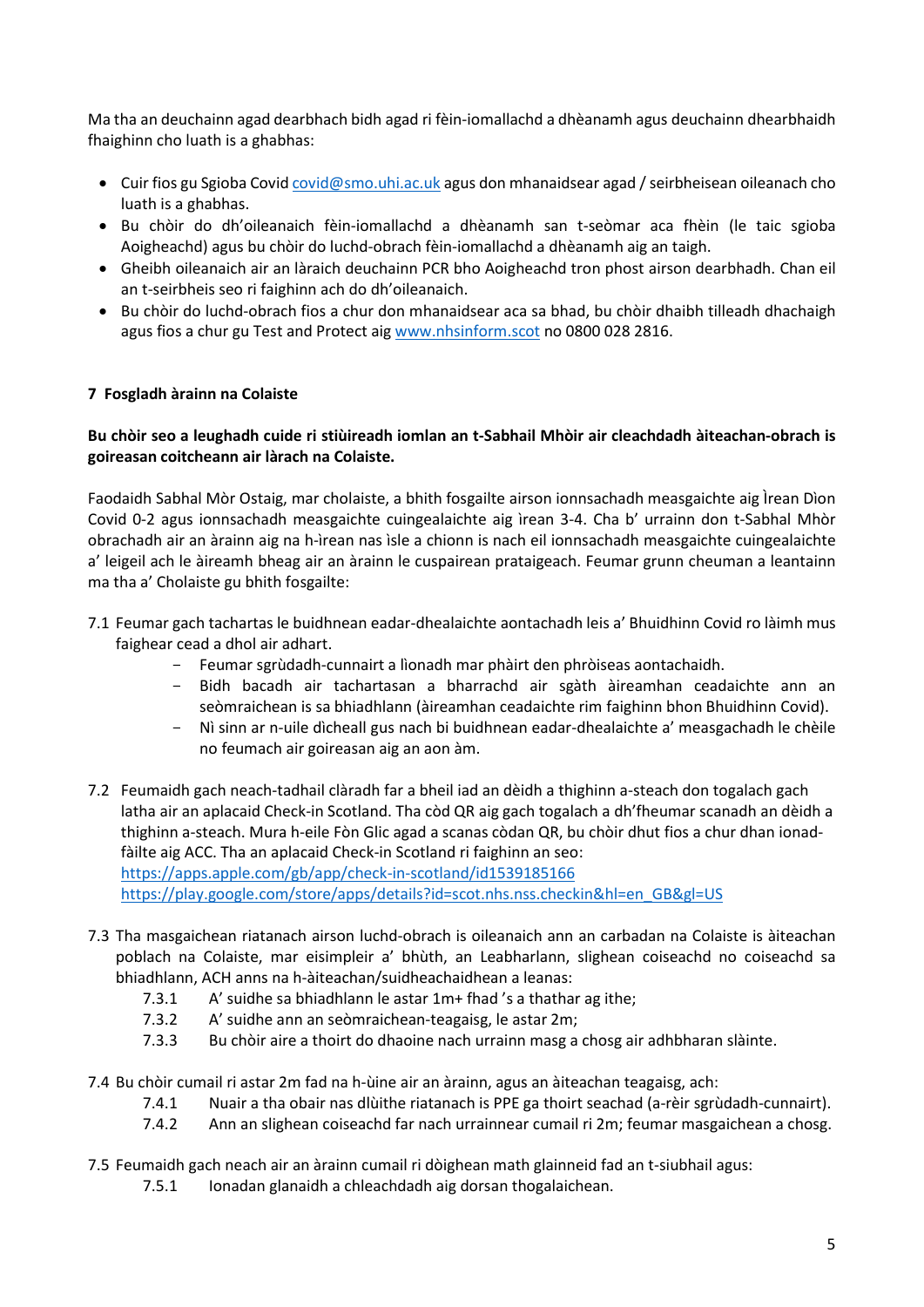- 7.5.2 Làmhan a nighe gu cunbhalach fad 20 diog is an tiormachadh gu ceart ro/an dèidh biadh agus an dèidh a dhol dhan taigh-bheag.
- 7.5.3 Nèapraigear no uilinn a chleachdadh airson casad no sreothairt agus nèapraigearan a chur sa bhine sa bhad.
- 7.5.4 Glan bùird / uidheam co-roinnte (m.e. clò-bhualadairean) le suathagan glainnidh ro/an dèidh an cleachdadh.

#### 7.6 Coinneamhan is cleachdadh àiteachan poblach:

- 7.6.1 Cùm gach coinneamh air-loidhne mas urrainn. Cha bu chòir coinneamhan aghaidh ri aghaidh a bhith ann ach ma dh'fheumas agus astarachadh sòisealta ann fad an t-siubhail. (Ma tha e riatanach, dèan sgrùdadh-cunnairt agus cuir ceuman a bharrachd an sàs.)
- 7.6.2 Cha bu chòir oifisean a cho-roinn (ach aig amannan diofraichte no a-rèir Sgrùdadhcunnairt ann an oifisean mòra.)
- 7.6.3 Bu chòir masgaichean a chosg nuair a thathar a' dèanamh tì is cofaidh a chionn is gur e àiteachan poblach a th' ann an cidsinean. Dèan tì no cofaidh dhut fhèin a-mhàin, cleachd siabann/stuth glanaidh agus glan na rudan ris an do bhean thu.

#### 8. Modh-obrach airson cùisean COVID-19 am measg luchd-obrach is oileanaich Shabhal Mòr Ostaig

#### 8.1. Amas

Tha Sabhal Mòr Ostaig (SMO) air Measaidhean Cunnairt agus modhan-obrach a chur an gnìomh gus casg a chur air sgaoileadh COVID-19, ach dh'fhaodadh gum bi suidheachaidhean ann fhathast far am bi luchdobrach, oileanaich no luchd-mhàil nan oifisean tinn le comharran COVID-19. Tha an sgrìobhainn seo a' mìneachadh modh-obrach SMO nan tachradh sin.

Fios: Tha buidhnean riaghaltais air stiùireadh coileanta fhoillseachadh air mar a dhèiligear ri eisimpleirean de COVID-19 san àite-obrach. An àite a bhith a' dèanamh lethbhreac den fhiosrachadh fhèin, tha am modh-obrach seo a' toirt seachad cheanglaichean gu dìreach dhan stiùireadh bhuntainneach air-loidhne, gus dèanamh cinnteach gu bheilear an-còmhnaidh a' cleachdadh an fhiosrachaidh as ùire.

#### 8.2. Farsaingeachd

Tha an dòigh-obrach seo a' buntainn ris a h-uile suidheachadh far am bi luchd-obrach, oileanaich SMO no luchd-màil nan oifisean tinn le comharran COVID-19, às bith càite a bheil iad.

#### 8.3. Uallach

#### 8.3.1 Ma tha buaidh air oileanach HE:

• Bu chòir don oileanach fios a chur gu Taic Oileanach air post-d covid@smo.uhi.ac.uk no fòn, 01471 888 300. Bu chòir do Sheirbheisean Oileanach a' chiad cheum a chur an sàs agus fios a leigeil do chàch a-rèir nam modhan-obrach.

• Bidh uallach air an oileanach fhèin airson làn cho-obrachadh leis a' mhodh-obrach seo agus airson fios a chumail ri Seirbheisean Oileanach, mar an ceudna.

• Bu chòir do Sheirbheisean Oileanach fios a chur sa bhad don Bhuidheann Stiùiridh Covid-19 agus do dh'Oide Foghlaim Pearsanta (PAT) an oileanaich.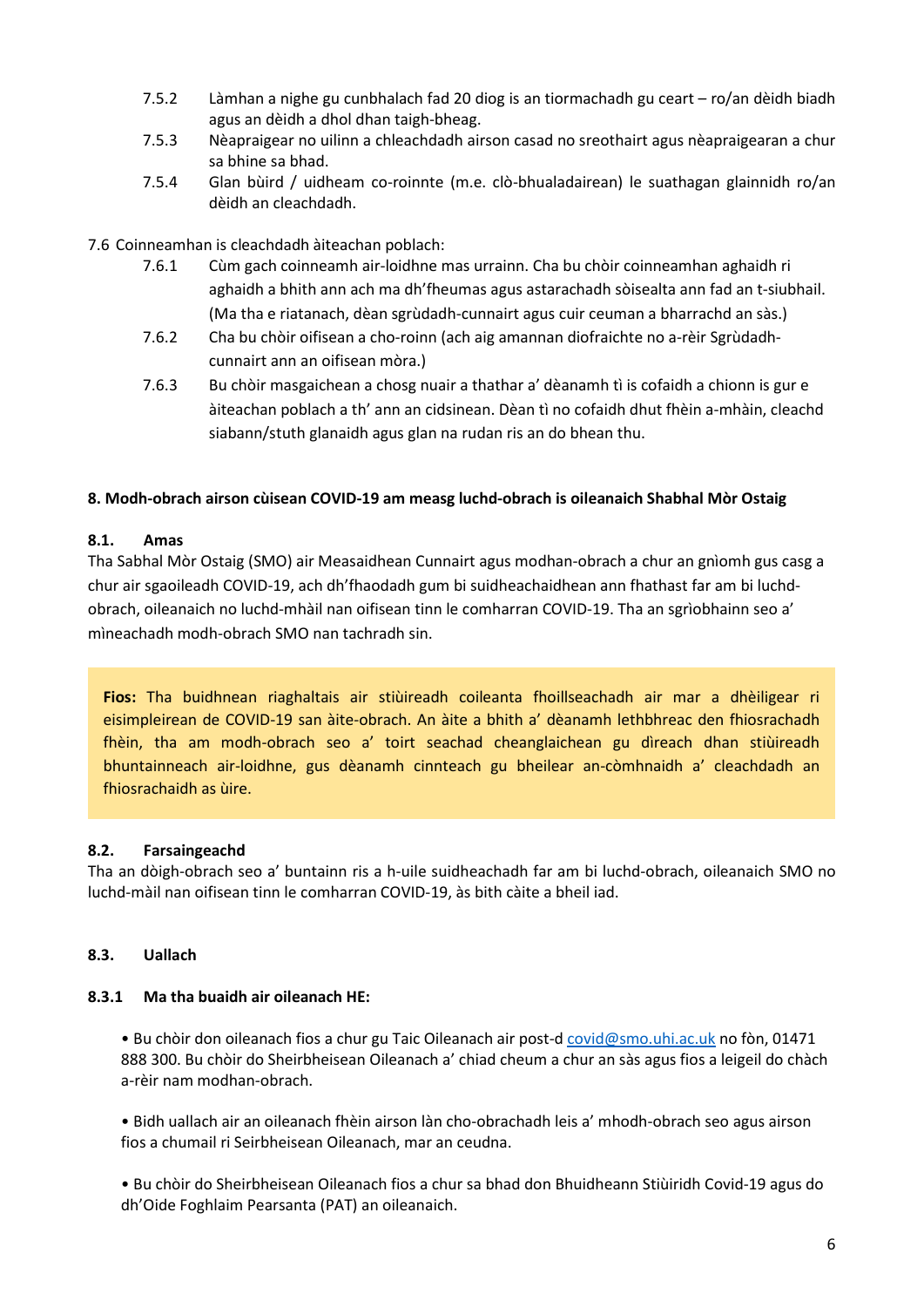#### 8.3.2 Ma tha buaidh air oileanach FE no neach air cùrsa / tachartas:

- Bu chòir don neach fios mun tinneas a chur air post-d gu covid@smo.uhi.ac.uk no gu Aoigheachd air 01471 888 000.
- Tha e mar dhleastanas air an oileanach co-obrachadh leis a' phròiseas seo agus fios a chur gu Seirbheisean Oileanach.
- Bu chòir don Roinn Aoigheachd fios a chur sa bhad don Bhuidhinn Stiùiridh Covid-19 agus stiùiriche a' chùrsa.

#### 8.3.3 Ma tha buaidh air neach-obrach no neach-obrach luchd-màil:

 Faodaidh agus bu chòir do neach-obrach sam bith am modh-obrach seo a thòiseachadh ma tha iad fhèin agus / no co-obraiche tinn le comharraidhean COVID-19, agus cunntas a thoirt don Oifigear Covid no gu covid@smo.uhi.ac.uk.

Bidh uallach air an neach-obrach sin airson a bhith a' co-obrachadh gu h-iomlan leis a' mhodh-obrach seo agus airson fios a chumail ris an Oifigear Chovid mun t-suidheachadh aca.

#### 8.4. Modh-obrach

#### 8.4.1 Cuir fios gu neach cunntachail

- Ma dh'fhàsas tu tinn, feumaidh tu fios a chur chun neach chunntachail gu h-àrd sa bhad.
- Bu chòir do luchd-teagaisg no luchd-taic fios a chur gu Stiùiriche an Fhoghlaim agus don Stiùiriche Ionmhais sa bhad.
- Ma thachras cùis amharasach sam bith de COVID-19 air an làraich, bidh a' Bhuidheann Stiùiridh COVID-19 a' co-òrdanachadh na cùise.

#### 8.4.2 Dè dh'fheumar a dhèanamh ma tha cuideigin a' fàs tinn le comharran COVID19 air an làraich no ma gheibhear fios bho Test and Protect?

Ma tha thu fhèin no duine sam bith san dachaigh agad (teaghlaichean oileanach nam measg):

- A bheil comharran sam bith de COVID-19 orra;
- A bheil cùis dhearbhte ann;
- An d' fhuaireadh fios bho Test and Protect mar neach a bh' ann an cuideachd neach air a bheil cùis Covid dhearbhte;
- A' feitheamh ri dearbhadh.

A-rèir stiùireadh Test and Protect, feumaidh oileanaich is luchd-tadhail fèin-iomallachd a dhèanamh sna seòmraichean-cadail aca ma dh'fhàsas iad fhèin no neach eile san dachaigh oileanach tinn le comharran Covid-19 no ma thèid iarraidh orra fèin-iomallachd a dhèanamh air sgàth is gun robh iad an cuideachd neach air a bheil comharran Covid. Faodaidh oileanach fèin-iomallachd a dhèanamh anns a' ghoireas fa leth againn an dèidh iarrtas a chur dhan Sgioba Stiùiridh Covid.

Bu chòir do dh'oileanaich nach eil a' fuireach aig a' Cholaiste agus luchd-obrach tilleadh dhachaigh airson fèin-iomallachd ma tha comharran Covid19 orra agus bheireadh a' Cholaiste taic dhaibh an uair sin.

Tha an tuilleadh fiosrachaidh ann an roinn 2.3 den stiùireadh airson shuidheachaidhean taobh a-muigh cùram-slàinte aig Health Protection Scotland.

#### 8.4.3 Mar a gheibh thu Deuchainn COVID19

Ma tha oileanaich, agus oileanaich air Cùrsaichean Goirid, an amharas gu bheil COVID19 orra, faodaidh iad deuchainn PCR fhaighinn bhon Roinn Aoigheachd a chuireas na toraidhean air adhart.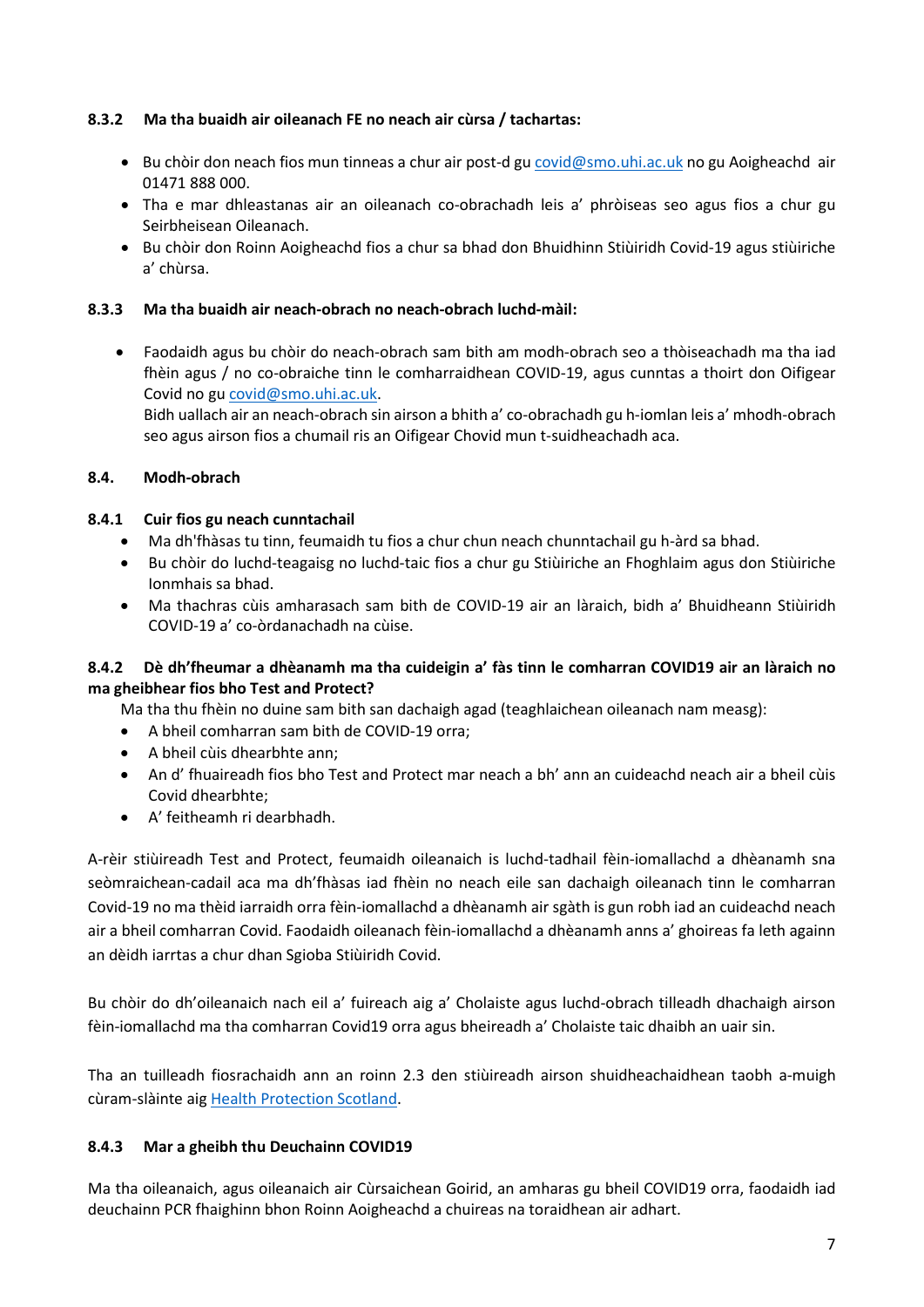Feumaidh luchd-obrach is luchd-tadhail eile deuchainn a chur air dòigh tro NHSInform.scot no 0800 028 2816.

Bu chòir sùil a thoirt air fiosrachadh iomlan a' phròiseis san stiùireadh Test & Protect. Tha an stiùireadh a' mìneachadh dè cho fad is a bu chòir fèin-iomallachd a bhith a-rèir na deuchainn agus cò ris am bi treusadh luchd-co-thadhail coltach.

Cuir fios don Sgioba Stiùiridh Covid air post-d covid@smo.uhi.ac.uk ma tha thu air deuchainn iarraidh agus an dèidh toraidhean na deuchainn fhaighinn.

Ma tha deuchainn ri faighinn ann am Port Rìgh no nas fhaide air falbh rè uairean-oifis na Colaiste, cuiridh sinn am bus againn air dòigh do dh'oileanaich aig nach eil còmhdhail no a tha ro thinn airson draibheadh. Ma bhios an deuchainn taobh a-muigh uairean-oifis na Colaiste tha aonta ann le Kyle Taxis a bheireadh lioft don oileanach. Cuir fios gu Kyle Taxis / Kenny air 01599 534323 no 07720541215. Pàighidh a' Cholaiste airson taxi ri linn deuchainn Covid ach dh'fheumadh an t-oileanach £20 a chur cosgais an tagsaidh. Ma tha duilgheadas ionmhais aig oileanach gheibhear taic tro Sheirbheisean Oileanach.

## 8.4.4 Deuchainn is Dìon / Test and Protect

A-rèir an lagha, feumaidh a h-uile duine gèilleadh ris an t-siostam nàiseanta Test and Protect. Tha modhan soilleir an sàs airson faighinn a-mach cò th' air a bhith an cuideachd neach air a bheil COVID-19. Tha am fiosrachadh iomlan sgrìobhte anns an stiùireadh Test and Protect.

'S math dh'fhaoidte gum feum a' Cholaiste fiosrachadh conaltraidh aig luchd-obrach/oileanaich a thoirt seachad a-rèir Test and Protect tro chlàraidhean làthaireachd no clàraidhean luchd-obrach.

## 8.4.5 Mar a nì thu fèin-iomallachd

Thoir sùil air a' mhion-fhiosrachadh sin anns an stiùireadh Test & Protect.

Feumaidh oileanach fèin-iomallachd anns na seòmraichean-cadail aca fhèin. Bheir a' Cholaiste biadh is cùram dhaibh. Thèid iarraidh air oileanaich fuireach nan seòmraichean gus am bi an ùine fèin-iomallachd seachad. Thèid dèiligeadh ri luchd-obrach is oileanach nach lean an stiùireadh seo tron mhodh-obrach smachdachaidh iomchaidh mar eisimpleir de dh'fìor dhroch-ghiùlan.

Bidh Seirbheisean Oileanach rim faighinn air-loidhne gus taic a thoirt do dh'oileanaich tro fhèin-iomallachd. Feuchaidh Roinn an Fhoghlaim ri ionnsachadh leantainneach air-loidhne a thoirt do dh'oileanaich a dh'fheumas a bhith leotha fhèin, a-rèir riatanasan cùrsa agus far a bheil oileanaich math gu leòr airson sgrùdadh (gu sònraichte ma dh'fheumas iad a bhith air an dealachadh mar bhall de theaghlach, far nach eil na daoine fhèin nan samhlaidhean).

#### 8.4.6 Glanadh raointean a dh'fhaodadh a bhith air an truailleadh às dèidh cùis fo sgrùdadh de COVID-19

Cho luath 's a bhios an neach air a dhol na aonar / air an làrach fhàgail, bidh am Manaidsear Aoigheachd a' co-òrdanachadh glanadh raointean air an tàinig a' chùis fo sgrùdadh gu conaltradh le bhith a' leantainn dìthruailleadh COVID-19 ann an suidheachaidhean neo-chùram slàinte taobh a-muigh na dachaigh.

#### 8.4.7 Stiùireadh Sgaoilidh

Tha seo riatanach ma tha an dàrna cuid dà chùis ceangailte no barrachd (air an dearbhadh no fo sgrùdadh) de COVID-19 ann an suidheachadh taobh a-staigh 14 latha - far an deach sgaoileadh a chomharrachadh; no, àrdachadh ann an ìrean neo-làthaireachd luchd-obrach, ann an suidheachadh, mar thoradh air cùisean fo sgrùdadh no dearbhte de COVID-19.

Ma thachras sgaoileadh COVID-19, nithear cinnteach gum faigh Sgioba Dìon Slàinte bòrd ionadail an NHS fios sa bhad:

HPT Gàidhealtachd 01463 704886 Switchboard Raigmore 01463 704 000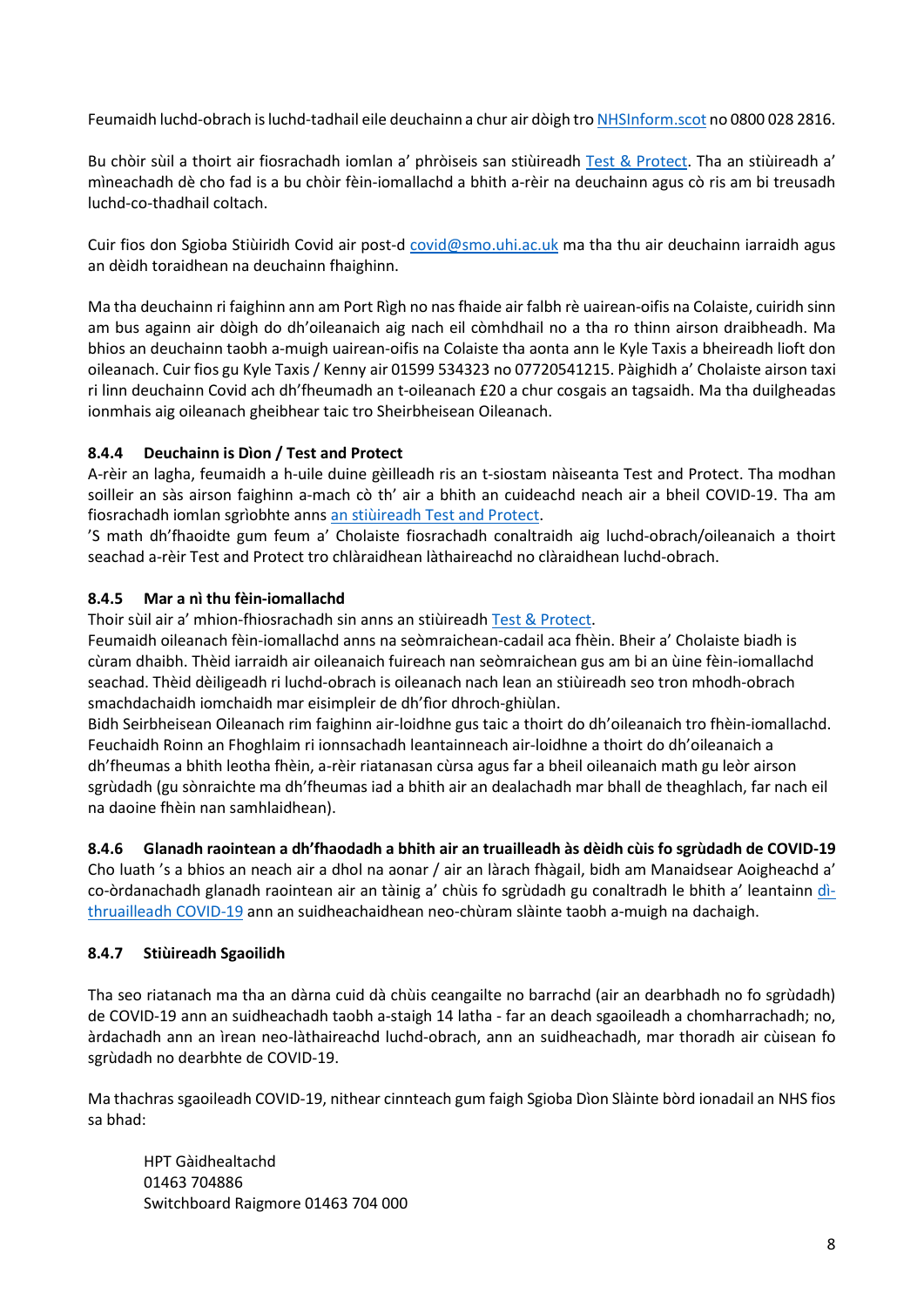#### hpt.highland@nhs.net

Thèid brath-teacsa a chur gu oileanaich ma dh'fheumar fèin-iomallachd èiginneach a chur an sàs air àrainn na Colaiste.

An co-obrachadh le riatanasan sònraichte bhon Sgioba Dìon Slàinte, nì Sgioba Freagairt COVID-19 cinnteach às na leanas:

- Thèid gluasad air an làraich a lùghdachadh airson 7-14 latha (no barrachd, le ùmhlachd do riatanasan HPT), leis a h-uile seòmar agus oifis dùinte;
- Bu chòir do dh'oileanaich fuireach taobh a-staigh an dachaighean anns na seòmraichean / cidsin aca, agus bu chòir dhaibh fuireach taobh a-staigh na h-àrainn fhad 's a bhios an sgaoileadh ionadail, mura h-eilear ag innse a chaochladh;
- Nuair a ghabhas e dèanamh, thèid clasaichean a ghluasad air-loidhne fhad 's a bhios glasadh ionadail ann. Bu chòir do dh'oileanaich innse don luchd-oideachaidh aca ma tha duilgheadas sam bith aca a bhith ag obair air-loidhne bho na seòmraichean aca;
- Gluaisidh biadh gu solar a h-uile biadh mar bhiadh a bheir na h-oileanaich leotha, a' lughdachadh conaltradh sam bith;
- Thèid rèiteachaidhean a chur an sàs airson riatanasan ceannach reusanta airson oileanaich tron bhùth air an làraich;
- Leanaidh luchd-glanaidh ceumannan dì-thruailleadh àrainneachd airson àiteachan sam bith air a bheil buaidh ma thig sgaoileadh ionadail;
- Bidh gach neach-obrach neo-riatanach ag obair bhon dachaigh sa bhad;
- Thèid ùrachaidhean cunbhalach tro phost-d a thoirt do luchd-obrach agus oileanaich, a bharrachd air fiosrachadh don choimhearsnachd san fharsaingeachd.

Ma dh'èireas cùisean de Covid-19, 's e an Sgioba Dìon Slàinte / Riaghaltas na h-Alba a dhèiligeas ri conaltradh mheadhanan / air an taobh a-muigh. Thathar ag iarraidh air oileanaich is luchd-obrach nach bruidhinn duine sam bith fa leth leis na meadhanan, gus nach èirich mì-chinnt air ceuman is obair slàinte phoblach an Sgioba Dìon Slàinte.

Tha tuilleadh stiùiridh ri fhaighinn anns an roinn Stiùireadh Sgaoilidh den stiùireadh airson oilthighean. (Tha stiùireadh ann airson cholaistean co-ionann).

## 8.4.8 Aithris RIDDOR

Is e RIDDOR (Riaghailtean Aithris air Leòn, Galaran agus Tachartasan Cunnartach) an siostam aithris leòn is galaran san àite-obrach san Rìoghachd Aonaichte. Chan fheum cùisean COVID-19 a bhith air an aithris ach ma chaidh a chùmhnant tron àite-obrach. Feumaidh seo a bhith air aithris mar chùis galair. Thèid aithris RIDDOR a dhèanamh a rèir Poileasaidh Slàinte is Sàbhailteachd SMO le Ceannard Oighreachdan is Seirbheisean (Dòmhnall A. MacIllinnein) no, às aonais, leis an Oifigear Chovid (Janey Forgan).

#### 8.5. Iomraidhean

Scottish Govt COVID19 guidance (air-loidhne) UK Govt COVID19 guidance (air-loidhne) NHS Scotland COVID19 guidance (air-loidhne) Poileasaidh Slàinte is Sàbhailteachd NHC (faic puing H&S) NHC COVID19-related Risk Assessments (see H&S sharepoint)

#### 9. Ath-sgrùdadh

Is e 'sgrìobhainn bheò' a tha seo, a thèid ath-sgrùdadh le Ceannard Oighreachdan is Sheirbheisean gach mìos - no mar fhreagairt air suidheachaidhean ag atharrachadh agus stiùiridhean agus stiùireadh nàiseanta, roinne no OGE - ge bith dè as luaithe.